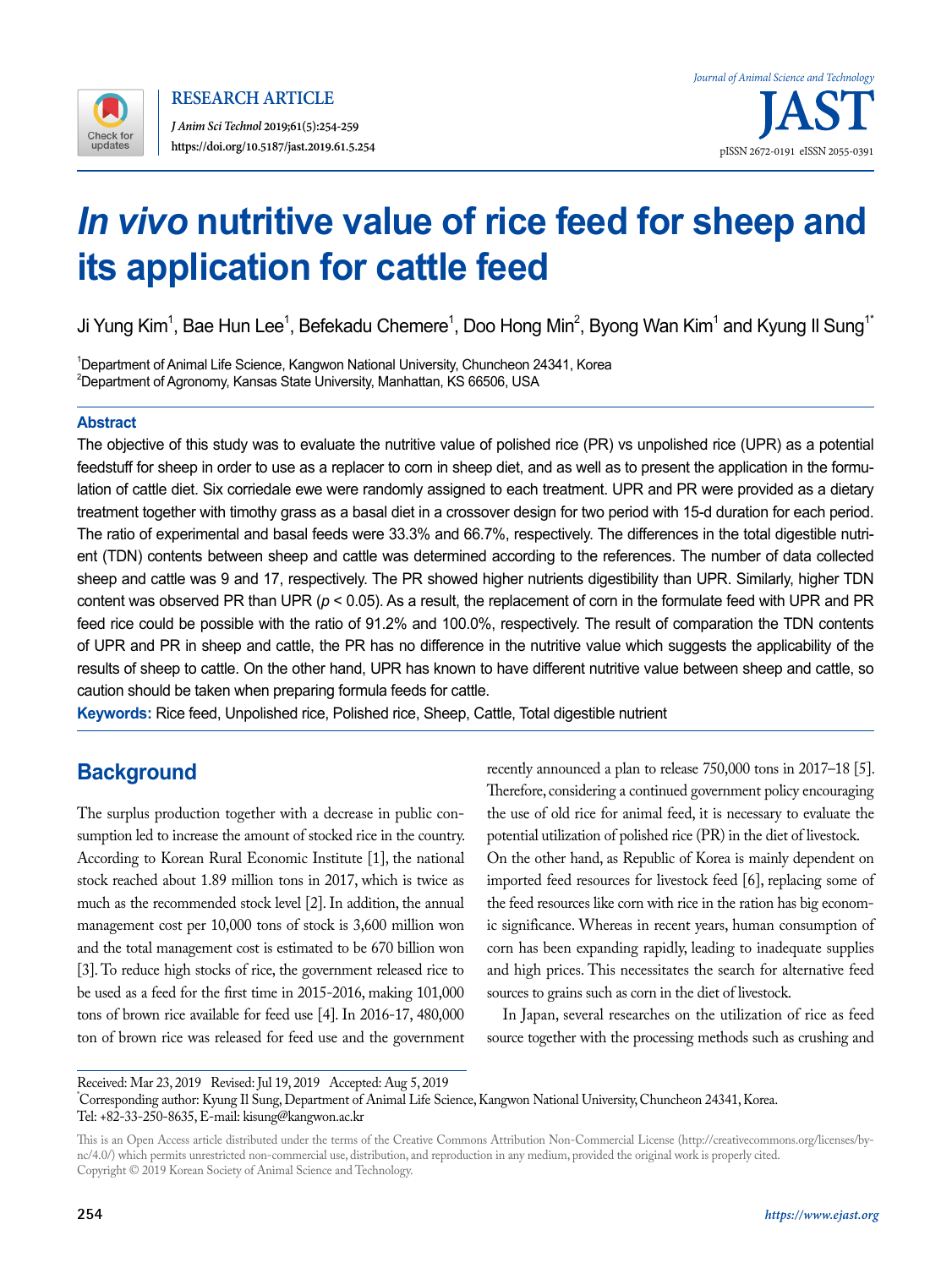steam flaking, and also manuals on the inclusion rate in the rations of dairy cows has been reported [7]. The processing methods of unpolished rice (UPR) uses feed size of less than 2 mm, and up to 40% inclusion rate reported to be beneficial. On the other hand, since the additional cost is needed for processing of rice feed that to be used for livestock feed, the use of UPR believed to reduce the processing cost that has been used for rice feed. Meanwhile in Korea, even though there were studies on the utilization of rice feed for livestock [8,9], so far no research report has been indicated on the utilization of UPR as livestock feed. Despite similarity in the digestive system between sheep and cattle, nutrient digestibility of grain tends to be higher in sheep than in cattle, but forage digestibility is higher in cattle [10]. However, there are fewer diet evaluation systems for sheep and biologically more empirical than the cattle systems [11]. Thus, as total digestible nutrient (TDN) values represent utilizable energy contents of feedstuffs, and are important values in order to provide adequate energy supply for livestock [12]. In addition, since the TDN content would be a more reliable measure of the dry matter consumed, it is necessary to confirm whether the several results of the sheep's nutrient digestibility and TDN content (nutritive value) were applicable for cattle, as the calculation of their nutritive value is easier than that of cattle in terms of livestock management and cost. This study was aimed to evaluate the nutrients digestibility and TDN content of UPR and PR in sheep for a potential replacement of corn grain, and as well as to present the applicability in the formulation of cattle diet.

### **Materials and Methods**

### **Nutritive value of the UPR and PR in the sheep**

This experiment was carried out in accordance with the animal care and use policy of Kangwon National University, Chuncheon, Republic of Korea. It was conducted at Kangwon National University farm, Chuncheon, Kangwon Province.

Rice was used as a dietary treatment and classified in to two groups of UPR and PR along with timothy hay which was used as basal feed in the experiment and fed based on their maintenance requirement [13]. The experimental animals were six corriedale ewe (ave. BW =  $47.2 \pm 7.7$  kg and 3-year-old), and were randomly assigned into two groups of three sheep and two treatments were applied in  $2 \times 2$  crossover design over 30 day's period. The ratio of experimental feeds and basal feeds were 33.3% and 66.7%, respectively and water was provided free of choice. The experiment was started with 5 days of preliminary period followed by 5 days of adaptation period, and 5 days of sample collection period. The preliminary period was applied to test the ewe with lower amount of proposed diets before applying the actual amount during the adaptation period. This was to make sure that no drawbacks associated

## **IAST**

with feeding of PR and UPR. The feed was provided in the morning at 08:00 and afternoon at 18:30. During the experimental period, sample feces were obtained by total collection method twice a day at 08:00 and 18:00. Then, sample feces were oven dried at 60℃ for 72 hours and the dried samples were milled using 20 mm meshing, and stored in a place where there was no contact with sunshine. The experimental feeds were analyzed for crude ash (Ash), crude protein (CP), ether extracts (EE), crude fiber (CF) and nitrogen free extract (NFE) were analyzed by AOAC [14] method, and neutral detergent fiber (NDF) and acid detergent fiber (ADF) contents on dry matter (DM) basis according to Goering and Van Soest [15].

The feed intake was calculated by subtracting the residual from the feed offered, whereas the nutrient digestibility was calculated by subtracting the nutrient content in the feces from the feed offered. The undigested experimental feed grain in feces was calculated from the ratio of undigested UPR and PR grain in feces to the number of UPR and PR grain offered, respectively, multiplied by 100. To do so, the number of undigested grains in 10 g of sample feces was determined by soaking in the water followed by meshing. Then, the total undigested grain determined from the whole feces. The TDN content was calculated on the basis of nutrient digestibility between experimental and basal feeds. The TDN content was calculated by the following equation [16]:

TDN = DCP (%) + DCF (%) + DNFE (%) + 2.25 × DEE (%)

Where, DCP, digestible crude protein; DCF, digestible crude fiber; DNFE, digestible nitrogen free extraction; DEE, digestible ether extraction.

### **Application of UPR and PR for cattle feed**

The differences in the TDN contents between sheep and cattle was determined according to the references from Han [17], Korean Feed Information Center [18], NRC for Dairy [16,19,20], NRC for sheep [21–23], the Japanese specification standard (cow, [24]) and Macgregor [25] and confirmed through statistical analysis. The collected TDN contents data was used with clearly specified livestock that sheep and cattle in the reference. The number of data collected sheep and cattle was 3 and 7 in the UPR, as well as 6 and 10 in the PR, respectively.

### **Statistical analysis**

Statistical analysis was performed using SPSS 22.0 [26]. The significance test of experiment data and the difference on collected TDN contents data of UPR and PR in the examined sheep and cattle were examined by independent samples *t*-test.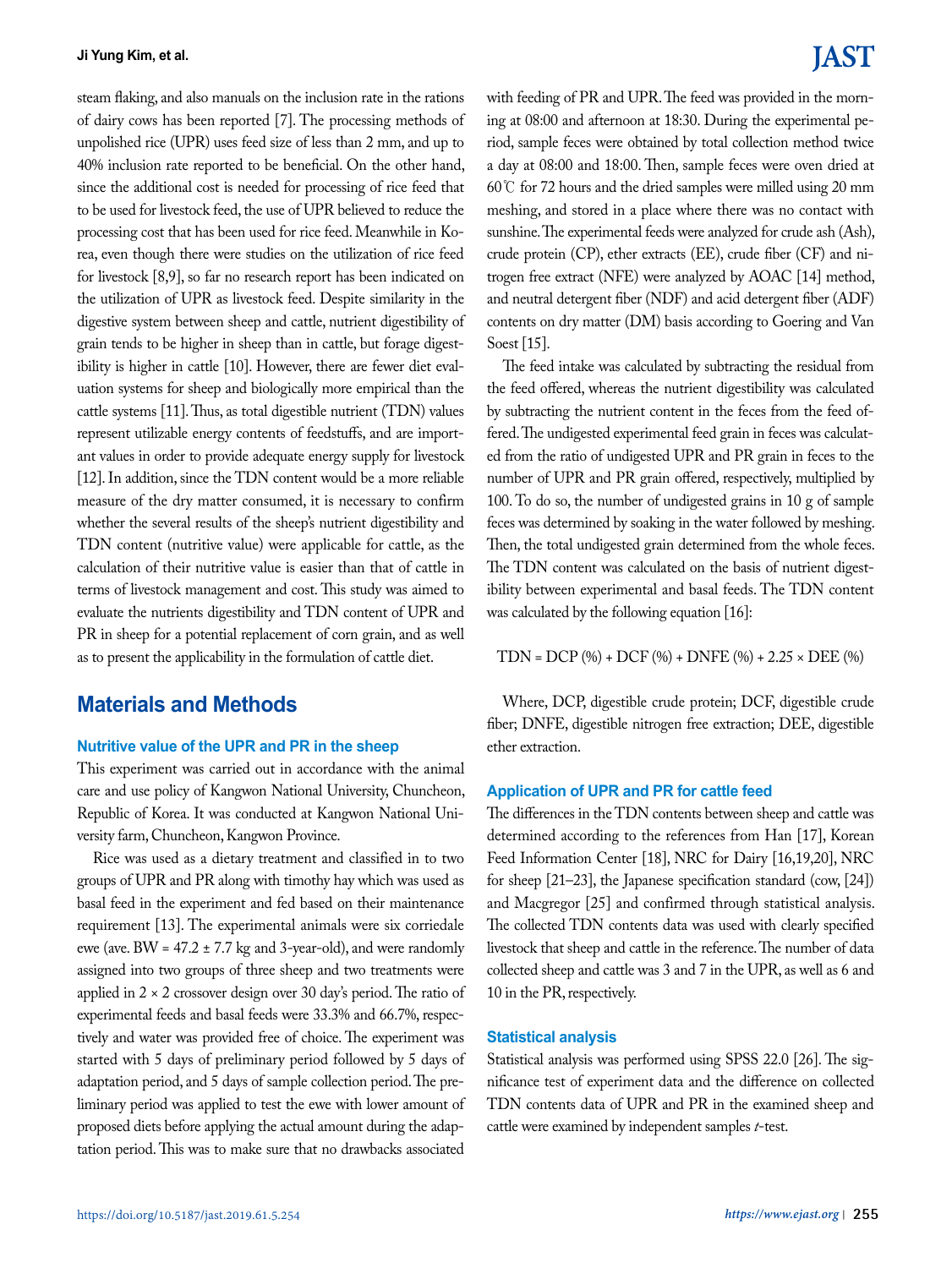### **Results and Discussion**

### **Nutritive value of the UPR and PR in the sheep**

The DM, OM, and EE contents in the two groups were comparable (Table 1). However, the CP, NFE, and CF contents in PR were higher than in UPR ( $p < 0.05$ ). On the other hand, the fiber fractions were lower in PR than in UPR ( $p < 0.05$ ), which is in line with NRC [16] that rice hull constitutes 42.9%, 82.0%, and 72.0%, of CF, NDF, and ADF, respectively. This also indicates as the hull part constitutes most of the fiber fractions in rice. Similar tendencies were observed in unpolished and brown rice [7].

There were no significant differences between UPR and PR in terms of CP and EE digestibility ( $p > 0.05$ ), despite a tendency for PR to be significant (Fig. 1). The digestibility of NFE and CF were

#### **Table 1. Chemical composition of experimental feeds**

| Item              | <b>UPR</b>     | <b>PR</b>      |
|-------------------|----------------|----------------|
| DM(%)             | 89.6           | 89.0           |
| OM (% of DM)      | $95.6 \pm 0.3$ | $98.4 \pm 0.1$ |
| CP (% of DM)      | $8.5 \pm 0.2$  | $9.6 \pm 0.3$  |
| EE $(%$ (% of DM) | $3.0 \pm 0.2$  | $2.9 \pm 0.2$  |
| NFE (% of DM)     | $73.9 \pm 1.3$ | $85.9 \pm 0.2$ |
| $CF$ (% of DM)    | $10.2 \pm 1.1$ | $0.1 \pm 0.0$  |
| NDF (% of DM)     | $27.6 \pm 4.3$ | $8.3 \pm 0.1$  |
| ADF (% of DM)     | $16.6 \pm 1.2$ | $1.7 \pm 0.2$  |

UPR, unpolished rice; PR, polished rice; DM, dry matter; OM, organic matter (= 100 – ash); CP, crude protein; EE, ether extracts; NFE, nitrogen free extract; CF, crude fiber; NDF, neutral detergent fiber; ADF, acid detergent fiber.

found to be higher in PR ( $p < 0.05$ ). Similarly, higher TDN content was observed in PR than in UPR (*p* < 0.05). The difference in the nutrient digestibility of UPR and PR is thought to be due to the presence of hull in UPR. According to Charles [27] and McDonald et al. [10], NDF, ADF, lignin and silica contents of rice hulls were 82.0%, 72.0%, 16.0%, and 21.0%, respectively. These are important constituents that affect the digestibility of feed, especially in small ruminants like sheep. Because cows had better digestion compared with sheep due to the longer retention time of low-quality feeds in the rumen [28], that means fiber fraction including undigestible components sensitively was effected on digestibility of sheep. In Republic of Korea, the National Livestock Research Institute [29] reported that NDF, ADF, lignin and silica content of rice straw were 75.4%, 51.0%, 5.9%, and 8.0%, respectively. These results indicate the higher fiber fraction was presented in the hull than in the straw portion of rice that led to a decrease in the digestibility in sheep. Our study detected a significant difference in nutrient digestibility between UPR and PR ( $p < 0.05$ ). The undigested rice in the feces of UPR was amount to 12.0%, whereas no undigested rice was observed in the PR group. This clearly indicates how the two groups are different in terms of their digestibility in sheep digestive tract (Fig. 2). Similarly, NARO [7] indicated that indigestible components in the feces of crushed and uncrushed rice feed were 1.0% and 39.0%, respectively. The ratio of undigested (brown rice) crushed and uncrushed rice in the feces were 1.0% and 17.0%, respectively. This implies that the unpolished or not mashed rice tend to increase the indigestible rice grains that comes out with feces. By analyzing the nutrient digestibility and TDN content of PR and UPR in



**Fig. 1. Nutrients digestibility and TDN content of UPR and PR in sheep.** <sup>a,b</sup>Means in the same column with different superscripts differ ( $p < 0.05$ ). TDN, total digestible nutrients; UPR, unpolished rice; PR, polished rice; DM, dry matter; CP, crude protein; EE, ether extracts; NFE, nitrogen free extract; CF, crude fiber; NDF, neutral detergent fiber; ADF, acid detergent fiber.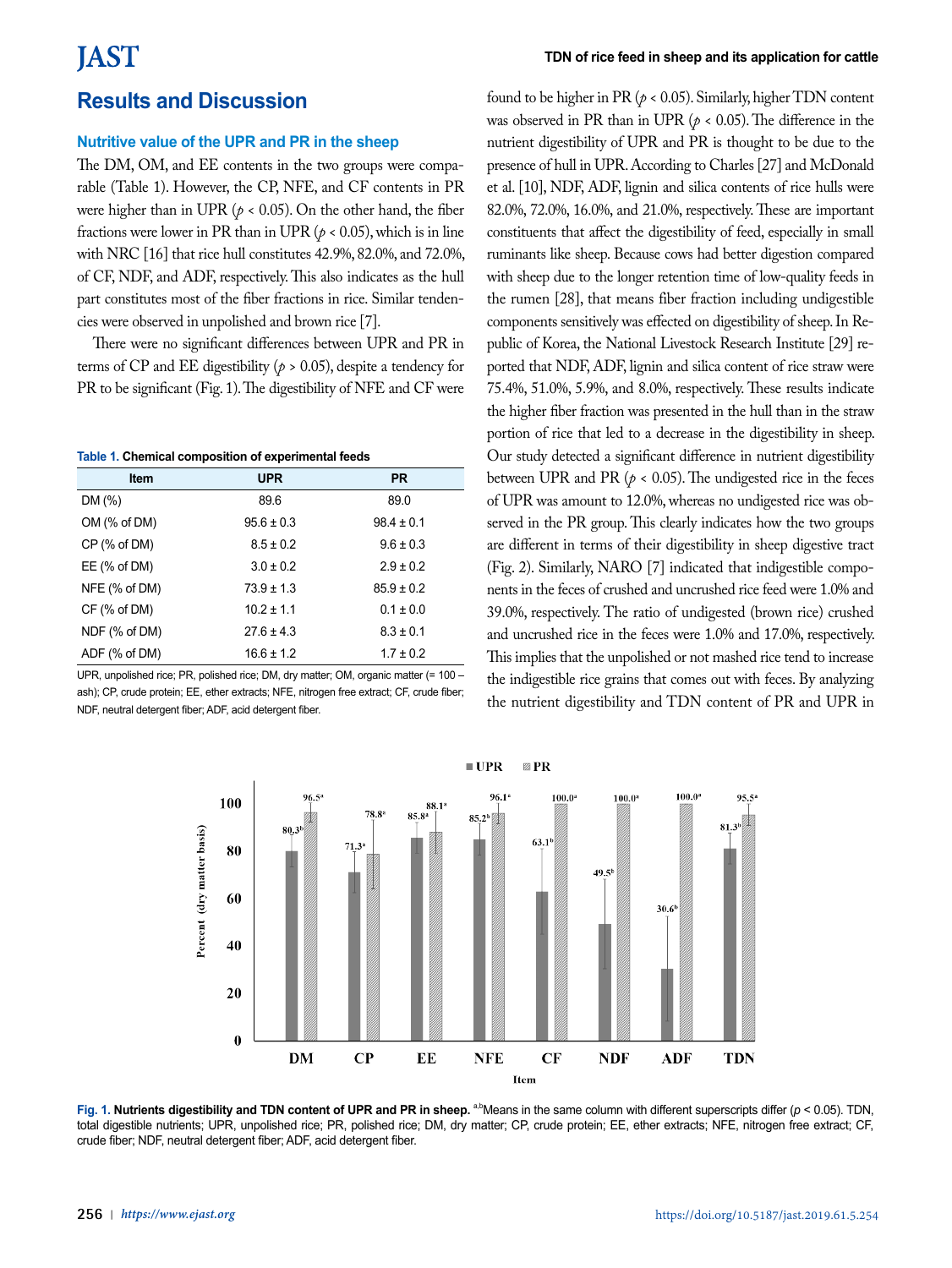

**Fig. 2. Ratio of undigested experimental feed grains in feces.** UPR, unpolished rice; PR, polished rice.

sheep, we have evaluated their potential to replace corn with PR in the sheep diet. According to National Livestock Research Institute [29], TDN content of corn grain were described to be 89.1%. The current study presented that TDN content of UPR and PR were 81.3% and 95.5%, respectively. As a result, the replacement of corn in the formulate feed with UPR and PR feed rice could be possible with the ratio of 91.2% and 100.0%, respectively. The higher TDN content observed in PR is evident that it could be used as an alternative to corn grain due to surplus production that the supply could not be a problem. In the current study, the potential of rice to replace corn was evaluated through feeding sheep.

### **Application of UPR and PR for cattle feed**

However, most of the feed industry uses rice feed to supply for cattle, which could indicate the difference between sheep and cattle in the requirement of rice feed. Therefore, we did a statistics analysis to determine the difference in nutritive value of rice feed in sheep and cattle (Table 2). No significant difference ( $p > 0.05$ ) was observed in TDN content between sheep and cattle in both UPR and PR rice diets, but UPR showed higher tendency to be significant between sheep and cattle. This is due to the fact that, the mean difference between TDN content of UPR was higher, but the size of the sample was small and the scattering was large. It is expected that a significant difference can be expected because the standard deviation is small when the N number of UPR in-

**Table 2. Comparison of TDN content of UPR and PR in sheep and cattle**

|                                      | <b>UPR</b>   |                        | <b>PR</b>              |                        |
|--------------------------------------|--------------|------------------------|------------------------|------------------------|
|                                      | <b>Sheep</b> | Cattle                 | <b>Sheep</b>           | Cattle                 |
| TDN (% of DM) $71.9 \pm 6.7^{\circ}$ |              | $80.0 \pm 6.0^{\circ}$ | $82.4 \pm 7.4^{\circ}$ | $85.3 \pm 4.6^{\circ}$ |
|                                      |              | 3                      | 10                     | 6                      |

<sup>a,b</sup>Means in the same row with different superscripts differ( $p < 0.05$ ).

TDN, total digestible nutrients; UPR, unpolished rice; PR, polished rice; DM, dry matter.

## IAST

creased. This also implies that the use of UPR in sheep to the diet of cattle is less likely. However, there is a similarity in the nutritive value of PR between sheep and cattle, which suggests the applicability of the results of sheep to cattle. Therefore, the higher nutritive value observed from PR in the current study give an insight to the potential utilization of rice grains in diet of livestock. Most of the feed industry uses rice feed to supply for cattle. However, there is a limited information on the application of PR in the diet of sheep. Grain of brown rice was reported to be an alternative energy feedstuff that can be used in dairy cow diets, totally replacing corn grain, without any negative effect on the animal health, feed intake, digestibility, milk yield and composition [30]. As the hull part comprised of small amounts of starch and mostly non-starch polysaccharides such as cellulose and hemicellulose, dehulling is the best option to supply the optimal nutritive value for cattle.

From this study we conclude that, PR has a potential to be used to formulate the diet of cattle because of no difference nutritive value of sheep. On the other hand, UPR has known to have different nutritive value between sheep and cattle, so caution should be taken when formulating feeds for cattle.

### **Competing interests**

No potential conflict of interest relevant to this article was reported.

### **Funding sources**

This manuscript has not received any funding.

### **Acknowledgements**

This manuscript has not acknowledgement.

### **Availability of data and material**

Upon reasonable request, the datasets of this study can be available from the corresponding author.

### **Authors' contributions**

Conceptualization: Kim JY, Sung KI. Data curation: Kim JY, Lee BH, Chemere B, Min DH, Kim BW, Sung KI. Formal analysis: Kim JY, Lee BH. Project administration: Sung KI. Resources: Sung KI. Supervision: Sung KI. Writing - original draft: Kim JY, Sung KI. Writing - review & editing: Chemere B, Lee BH, Min DH, Kim BW.

### **Ethics approval and consent to participate**

Not applicable.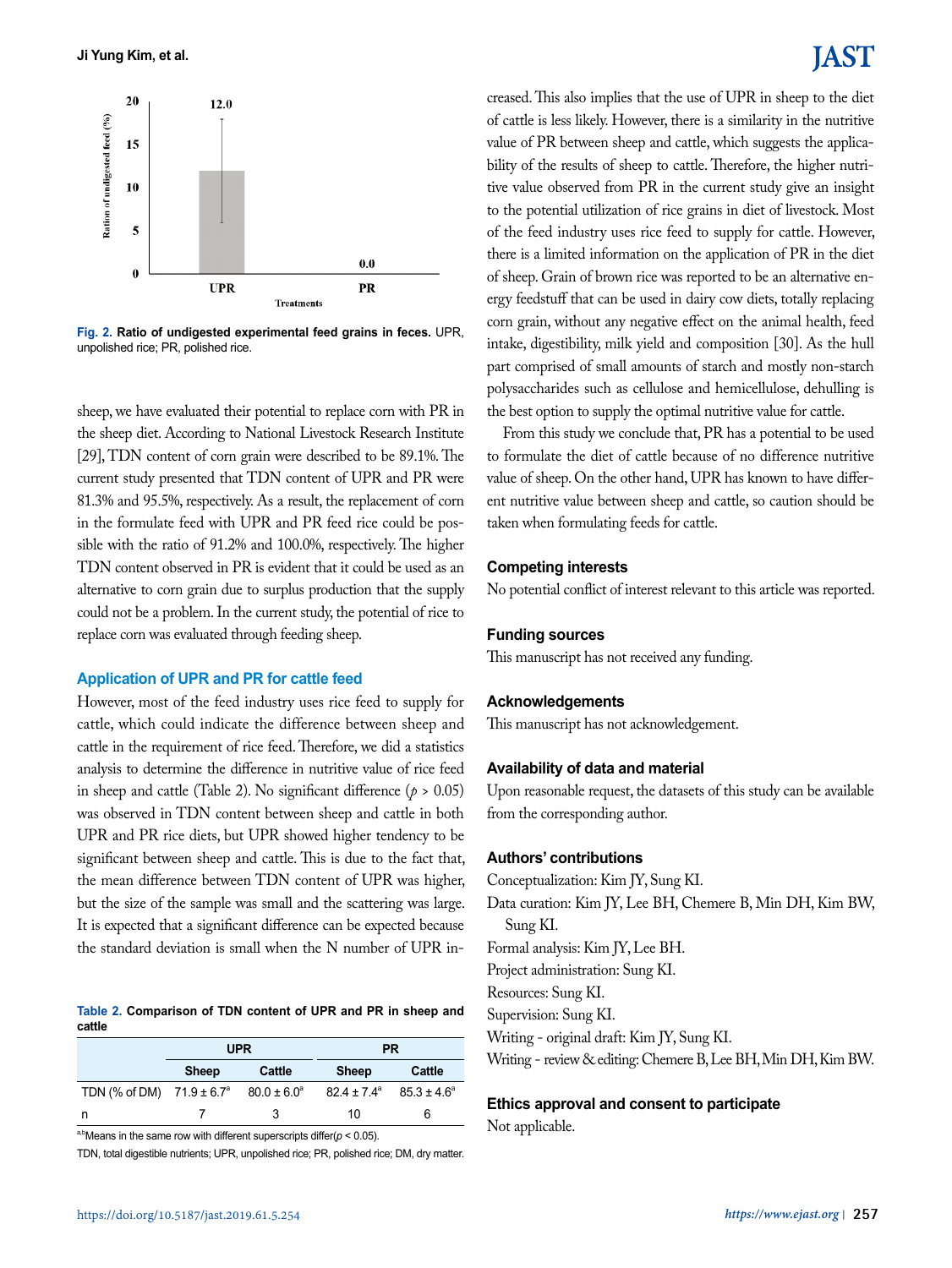## **JAST**

### **ORCID**

Ji Yung Kim https://orcid.org/0000-0003-3515-1178 Bae Hun Lee https://orcid.org/0000-0002-3811-6709 Befekadu Chemere https://orcid.org/0000-0002-4449-7210 Doo Hong Min https://orcid.org/0000-0002-9404-5175 Byong Wan Kim https://orcid.org/0000-0001-5047-3912 Kyung Il Sung https://orcid.org/0000-0003-1232-3520

## **References**

- 1. KREI [Korea Rural Economic Institute]. Agricultural outlook 2018 -Ⅱ-. Naju: Korea Rural Economic Institute; 2018. p.401-21.
- 2. KREI [Korea Rural Economic Institute]. Rice supply imbalance, how to resolve it? - Way to reduce rice production. Naju: Korea Rural Economic Institute; 2016, November. Policy Forum Conducted at the Meeting of Seoul LWconvetion.
- 3. MAFRA [Ministry of Agriculture, Food and Rural Affairs]. Measure rice supply and demand long-term stability. Sejong: Ministry of Agriculture, Food and Rural Affairs; 2015.[http://](http://www.mafra.go.kr/bbs/mafra/68/227431/download.do) [www.mafra.go.kr/bbs/mafra/68/227431/download.do.](http://www.mafra.go.kr/bbs/mafra/68/227431/download.do) Accessed 1 Sept 2016.
- 4. MAFRA [Ministry of Agriculture, Food and Rural Affairs]. MAFRA, Expand to 520,000 tons of rice for feed in 2017. Sejong: Ministry of Agriculture, Food and Rural Affairs; 2016. [http://www.mafra.go.kr/bbs/mafra/68/228480/download.do.](http://www.mafra.go.kr/bbs/mafra/68/228480/download.do) Accessed 16 Jan 2019.
- 5. MAFRA [Ministry of Agriculture, Food and Rural Affairs]. Measures to stabilize the supply and demand of rice during the harvest season of 2017. Sejong: Ministry of Agriculture, Food and Rural Affairs; 2017. [http://www.mafra.go.kr/bbs/](http://www.mafra.go.kr/bbs/mafra/68/229184/download.do) [mafra/68/229184/download.do.](http://www.mafra.go.kr/bbs/mafra/68/229184/download.do) Accessed 16 Jan 2019.
- 6. Ki KS, Park SB, Lim DH, Seo S. Evaluation of the nutritional value of locally produced forages in Korea using chemical analysis and in vitro ruminal fermentation. Asian-Australas J Anim Sci. 2017;30:355-62.
- 7. NARO [National Agriculture and Food Research Organization]. Manual of forage rice production and utilization. Tsukuba: National Agriculture and Food Research Organization; 2015. p.122-7, 213-6.
- 8. Lee SM, Kang TW, Lee SJ, Ok JU, Moon YH, Lee SS. Studies on in situ and in vitro degradability, microbial growth and gas production of rice, barely and corn. J Anim Sci Technol. 2006;48;699-708.
- 9. Oh YK, Kim KH, Choi CW, Kang SW, Chung IB, Nho WG. Evaluation of feeding value of brown rice on Korean native beef steers (Hanwoo). J Anim Sci Technol. 2006;48;393-400.
- 10. McDonald P, Edwards RA, Greenhalgh JFD, Morgan CA, Sinclair LA, et al. Animal nutrition. 7th ed. Harlow: Pearson;

2010. p.237-53, 541-62.

- 11. Cannas A, Tedeschi L, Atzori AS, Fox DG. Prediction of energy requirements for growing sheep with the cornell net carbohydrate and protein system. In: Dijkstra J, editor. Modeling nutrient utilization in farm animals. Cambridge, MA:CABI Publishing; 2006. p.99-113.
- 12. Jayanegara A, Ridle M, Nahrowim, Laconi EB. Estimation and validation of total digestible nutrient values of forage and concentrate feedstuffs. IOP Conf Ser Mater Sci Eng. 2019;546:042016.
- 13. NRC [National Research Council]. Nutrient requirements of sheep sixth revised edition. Washington, DC: National Academy Press; 1985. p.64.
- 14. AOAC [Association of Official Analytical Chemists]. Official methods of analysis. 15th ed. Washington, DC: Association of Official Analytical Chemists; 1990.
- 15. Goering HK, Van Soest PJ. Forage fiber analysis (apparatus reagents, procedures and some applications). Washington, DC: Agricultural Research Service, United States Department of Agriculture; 1979. Agriculture Handbook No. 379.
- 16. NRC [National Research Council]. Nutrient requirements of dairy cattle. 6th rev. ed. Washington, DC: National Academy Press; 1989. p.9, 104.
- 17. Han, IK. Animal feed science. Seoul: Seonjinmunhwasa; 1995. p.345.
- 18. Korea Feed Information Center. Korean tables of feed composition. Seoul: Seoul National University/Korea Feed Information Center; 1982. p.272.
- 19. NRC [National Research Council]. Nutrient requirements of dairy cattle. 3rd ed. Washington, DC: National Academy Press; 1966. p.31.
- 20. NRC [National Research Council]. Nutrient requirements of dairy cattle. 5th rev. ed. Washington, DC: National Academy Press; 1978. p.46.
- 21. NRC [National Research Council]. Nutrient requirements of sheep. 3rd rev. ed. Washington, DC: National Academy Press; 1964. p.64.
- 22. NRC [National Research Council]. Nutrient requirements of sheep. 5th rev. ed. Washington, DC: National Academy Press; 1975. p.60.
- 23. NRC [National Research Council]. Nutrient requirements of sheep. 6th rev. ed. Washington, DC: National Academy Press; 1985. p.64.
- 24. NARO [National Agriculture and Food Research Organization]. Japanese feeding standard for dairy cattle. Tokyo: Japan Livestock Industry Association; 2006. p.192.
- 25. Macgregor, CA. Directory of feeds and feed ingredients. 3rd ed. Fort Atkinson, WI: WD Hoard & Sons Company; 2000.